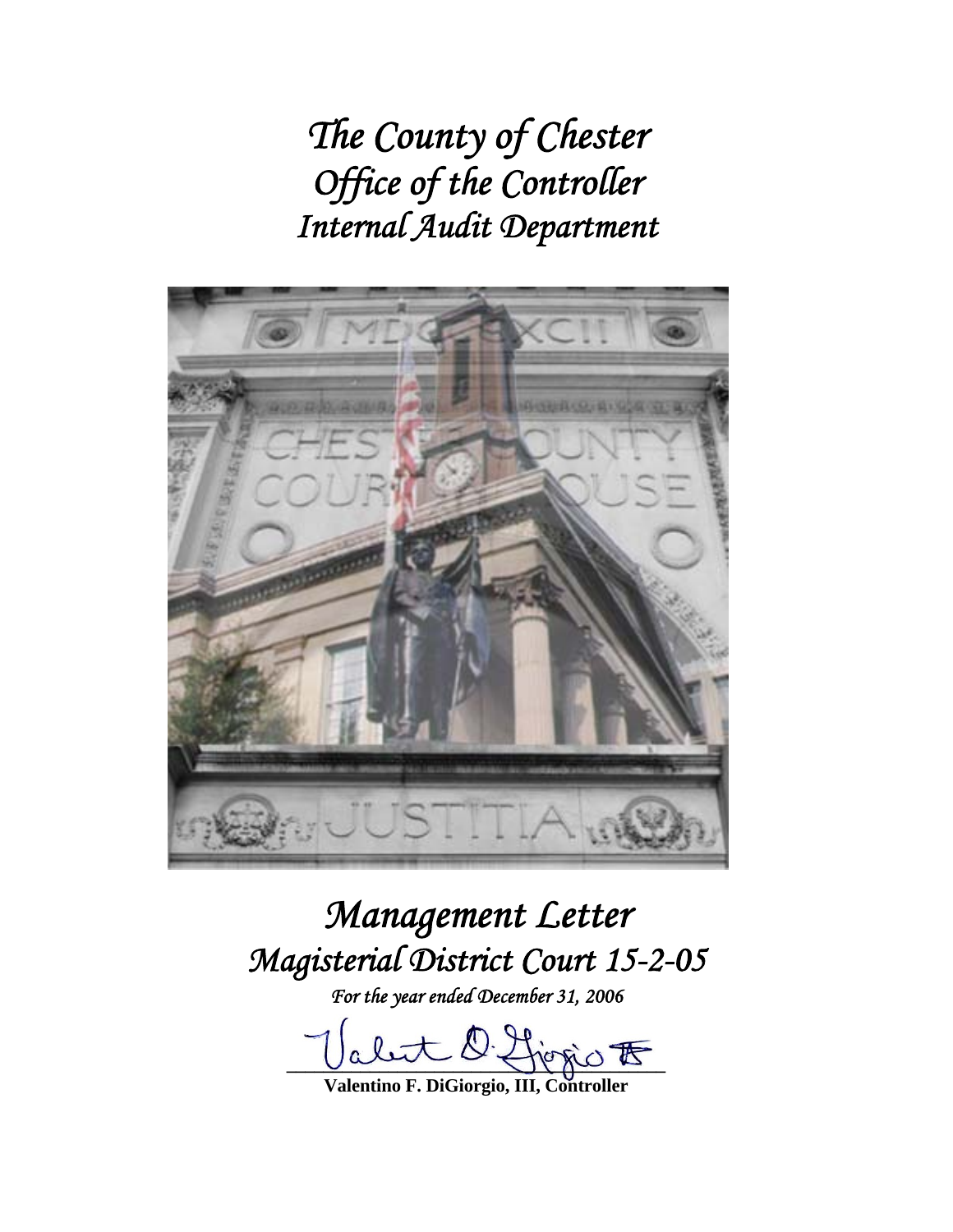## **To: Magisterial District Judge Chester F. Darlington**

### *Introduction*

On September 20, 2007, Internal Audit completed an audit of Magisterial District Court 15-2-05 (*District Court*). Gretchen W. Sohn, CIA, was the auditor-in-charge and was assisted by one additional staff auditor. Internal Audit is required by County Code to review district courts annually to ensure compliance with policies and procedures mandated by the Administrative Office of Pennsylvania Courts and/or District Justice Administration and to assess their overall internal control structure. The scope of our audit included a review of the following:

- Cash and Petty Cash
- Undisbursed Funds
- Cash Receipts
- Manual Receipts
- Cash Disbursements
- Voided Transactions
- Overall Compliance.

### *Executive Summary*

The management and staff of the *District Court* are, in all material respects, in compliance with policies and procedures set forth by the Administrative Office of Pennsylvania Courts and directives imposed by District Justice Administration. There were no internal control weaknesses identified. Minor findings involving compliance were noted during the audit and are included within this Management Letter. Our observations and testing revealed a knowledgeable and well-trained staff.

We would like to thank the management and staff of the *District Court* for their cooperation and assistance during the course of this audit. We have provided herein a copy of our "Audit Findings" and "Recommendations" for your review and comment.

Please feel free to contact our office at (610) 344-6797 should you have any questions or concerns.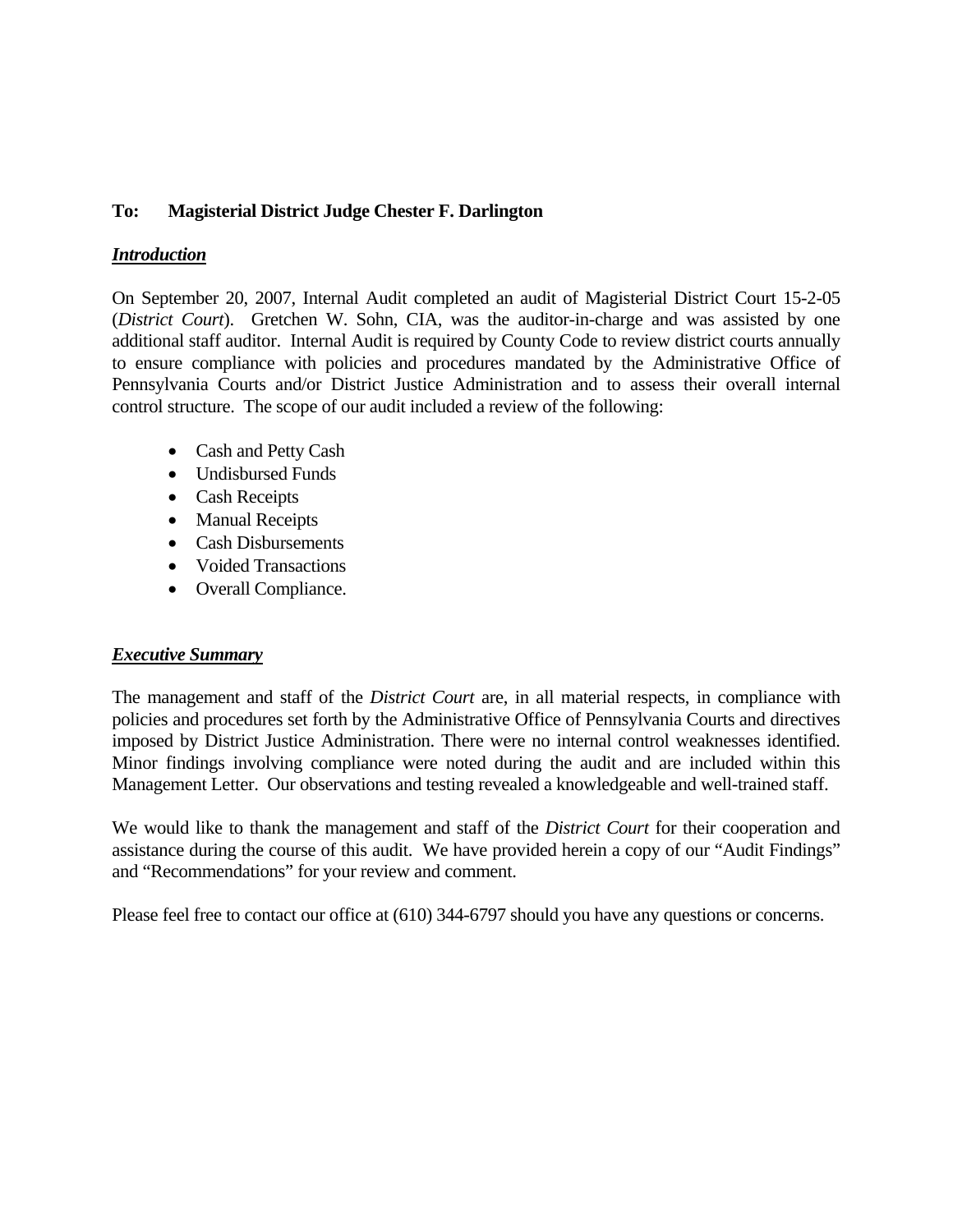## **COUNTY OF CHESTER**

# **MAGISTERIAL DISTRICT COURT 15-2-05**

# **FINDINGS AND RECOMMENDATIONS**

## **FOR THE YEAR ENDED DECEMBER 31, 2006**

# **I. COMPLIANCE WITH POLICIES AND PROCEDURES**

In order to test compliance with all applicable policies, procedures, and regulations, Internal Audit selected a statistical sample of 25 case files out of a total population of 5,149 case files created in 2006. In addition, we performed other related tests of cash receipts, cash disbursements, manual receipts, undisbursed funds, and voided transactions. Sample size for the tested areas was determined through a risk assessment analysis based on the results of the *District Court's* prior year audit and current year caseload. We believe the results of our tests are representative of the entire population on the basis of accepted audit sampling principles.

### Finding 1: Cash Disbursements

Internal Audit noted the following:

• In 1 instance, a check copy was not attached to the case file.

### Recommendation

Internal Audit recommends that management re-emphasize to the staff the importance of attaching all system forms relating to case actions to the appropriate case file to ensure complete and accurate case file documentation.

#### Auditee Response

Files have been updated and staff has been asked to take note of the importance of completing files and attaching proper copies.

### Finding 2: Voided Disbursements

Internal Audit noted the following:

• In 1 instance, a copy of the voided check was not attached to the case file.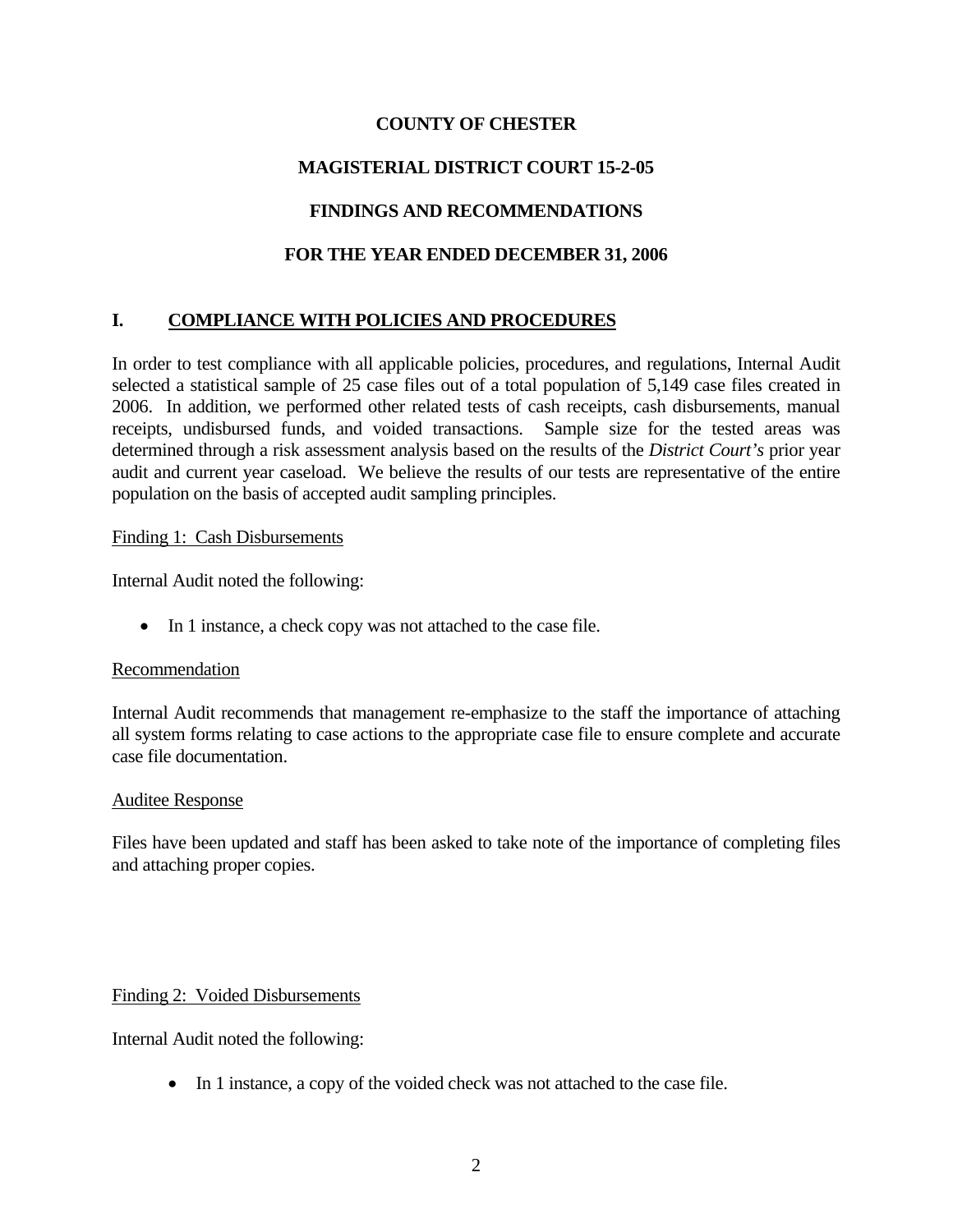## **COUNTY OF CHESTER**

## **MAGISTERIAL DISTRICT COURT 15-2-05**

## **FINDINGS AND RECOMMENDATIONS**

## **FOR THE YEAR ENDED DECEMBER 31, 2006**

## **I. COMPLIANCE WITH POLICIES AND PROCEDURES (continued)**

### Finding 2: (continued)

#### Recommendation

Internal Audit recommends that *District Court* management and staff adhere to the void check procedures pursuant to the District Court Handbook/Administrative Procedures (Rev. 5/04 – DJA).

#### Auditee Response

Files have been updated and staff has been asked to take note of the importance of completing files and attaching proper copies.

### Finding 3: Overall Compliance

Internal Audit noted the following:

• In 2 instances, the "Adjudication" section of the citation "Certification of Disposition" was not completed.

#### Recommendation

Internal Audit recommends that *District Court* management re-emphasize to the staff the importance of adhering to procedures outlined in the District Justice Automated Office Clerical Procedures Manual relating to the completion of the citation "Certification of Disposition".

#### Auditee Response

Files have been updated and staff has been asked to take note of the importance of completing files and attaching proper copies.